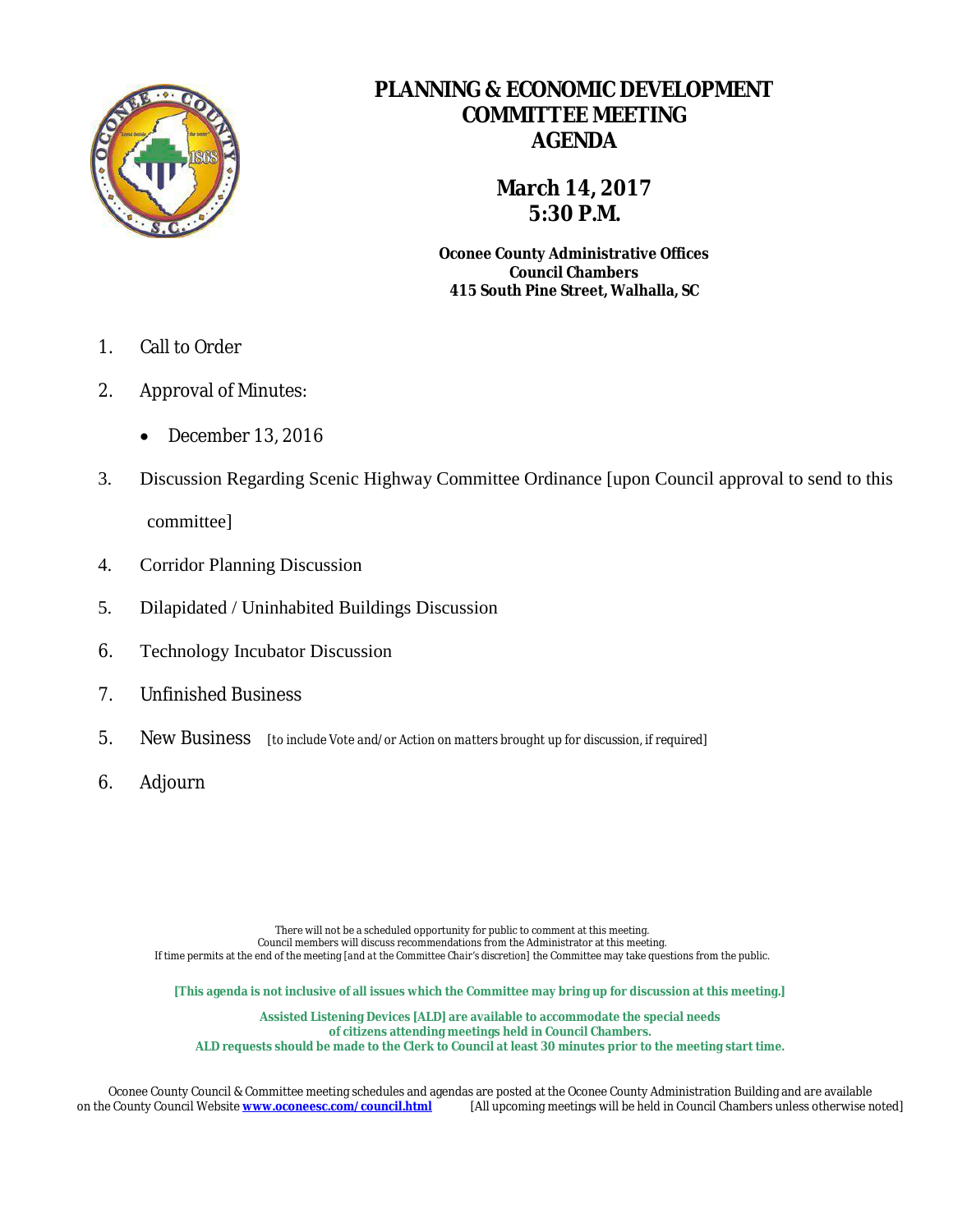## **Oconee County Council**

Oconee County Administrative Offices 415 South Pine Street Walhalla, SC 29691

Phone: 864-364-5136 Fax: 864 718-10246

> E-mail: [\\*\\*\\*.com](mailto:bhulse@oconeesc.com)

#### Edda Cammick District I

Wayne McCall District II

> Paul Cain District III

Julian Davis District IV

J. Glenn Hart District V





**……………………..LEGAL AD………………………**

### **PLEASE ADVERTISE IN THE NEXT ISSUE OF YOUR NEWSPAPER**

The Oconee County Council will meet in 2017 on the first and the third Tuesday of each month [excluding July & August which will meet only on the third Tuesday of the month] at 6:00 p.m. in Council Chambers, Oconee County Administrative Offices, 415 South Pine Street, Walhalla, South Carolina unless otherwise advertised.

Oconee County Council will also hold a Planning Retreat in February 2017 [TBD] in Council Chambers to establish short and long term goals.

Additionally, Council will meet on January 2, 2018 at 6:00 p.m. in Council Chambers at which point they will establish their 2018 council and committee meeting schedules.

Additional Council meetings, workshops and/or committee meetings may be added throughout the year as needed.

Oconee County Council Committees will meet in 2017 on the following dates/times in Council Chambers, 415 South Pine Street, Walhalla, South Carolina unless otherwise advertised.

The Law Enforcement, Public Safety, Health & Welfare Committee and the Transportation Committee at 5:30 p.m. on the following dates: January 10, April 11, July 11 and October 10, 2017.

The Real Estate, Facilities & Land Management Committee and the Budget, Finance & Administration Committee at 5:30 p.m. on the following dates: February 14, May 9, August 8 and November 14, 2017.

The Planning & Economic Development Committee at 5:30 p.m. on the following dates: March 14, June 13, September 12 and December 12, 2017.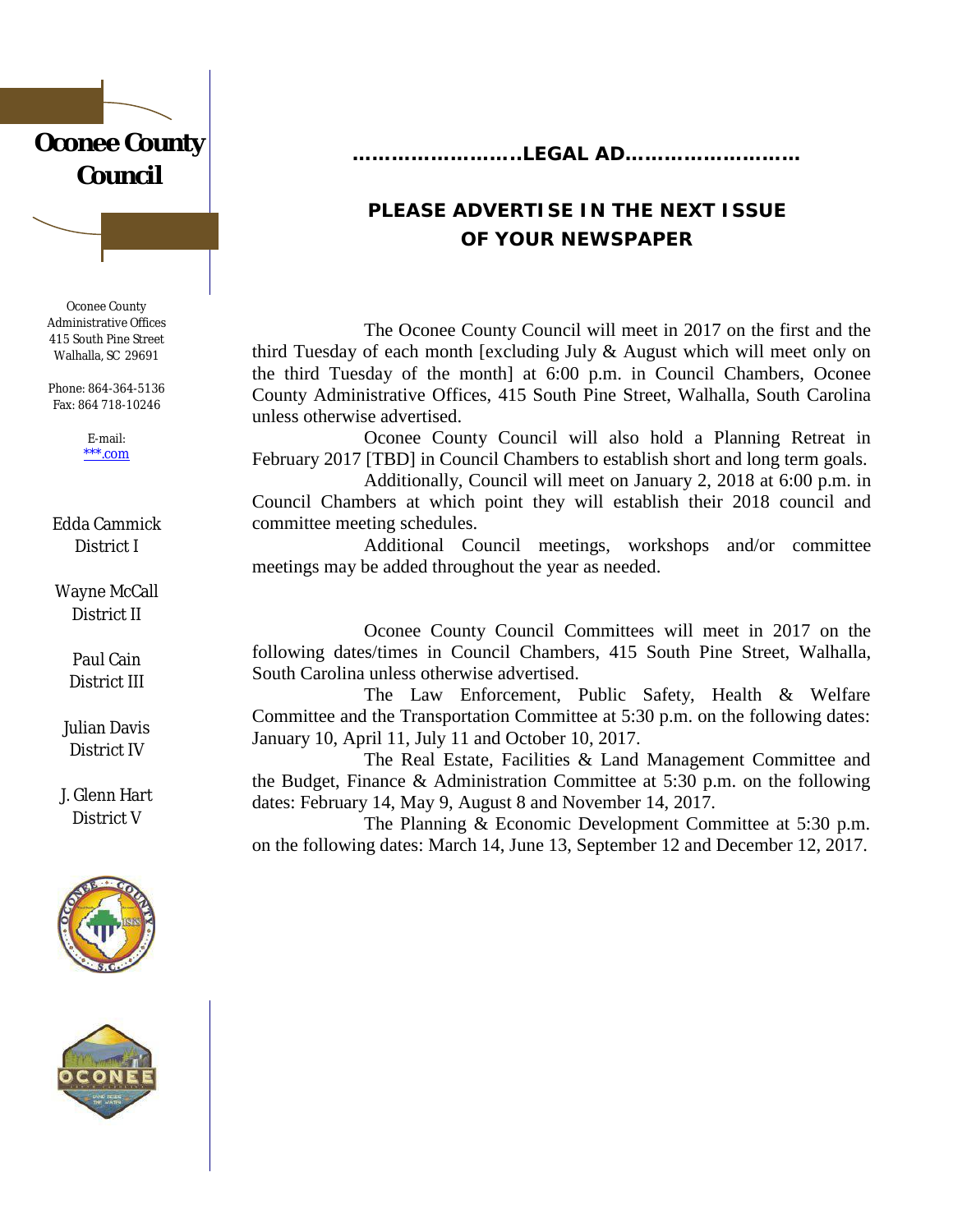## **Clemson researches costs of congestion**

### GRE 12:06 a.m. ET Dec. 25, 2013

 $x = x^2$ 



(Photo: John Spink, The Atlanta Journal-Constitution, , via AP)

#### CONNECTTWEETLINKEDINCOMMENTEMAILMORE

If you think traffic seems worse this Christmas than in other years, a Clemson University professor says you are right.

Civil engineering professor Jimmy Martin II said traffic increases nationwide have vastly outpaced the number of new highway miles over the past 20 to 25 years.

Lost productivity because of traffic congestion costs the nation about \$89 billion a year, he said...

#### **ADVERTISING**

Traffic demands will grow even more across the country and especially along the Interstate 85 corridor, he said.

The area will within the next two decades become a single Piedmont-Atlantic Mega-Region stretching from Birmingham, Ala. to Raleigh, N.C., he said.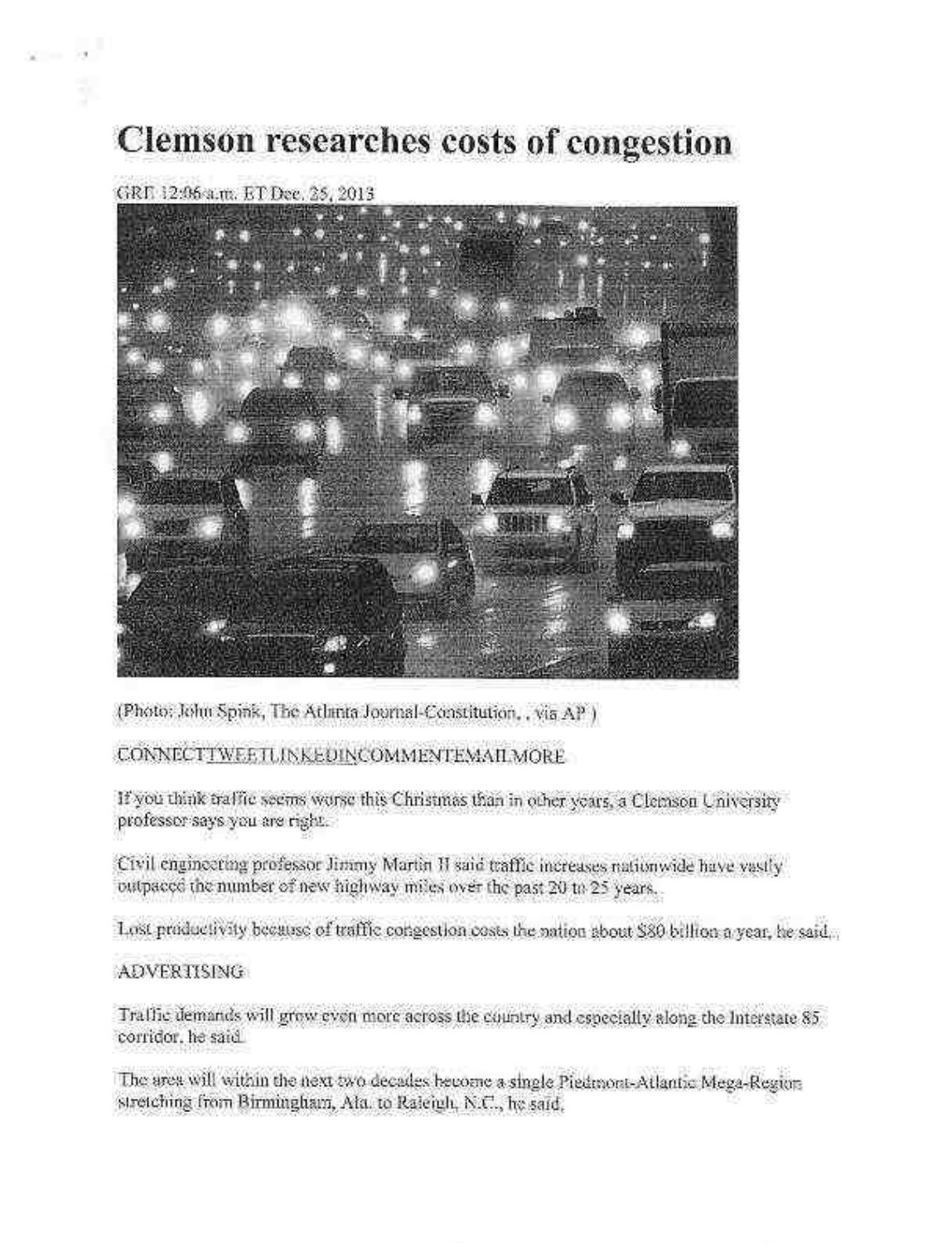About 12 percent of the U.S. population lives along the corridor, the nation's fastest growing region, Martin said.

So South Carolina has some of the nation's most urgent needs to keep up with infrastructure, said Martin, chairman of the Glenn Department of Civil Engineering.

"We will need significant infrastructure investments to accommodate this growth and accelerate progress," he said.

"But we must use a sustainable approach that balances not only the economic aspects, but that also preserves the beauty and character of our region and protects the environment."

AAA Carolinas says a record 1.322 million South Carolinians are traveling at least 50 miles over this Christmas and New Year's holiday season. More than 90 percent will drive to their destination, according to AAA.

They are traveling on roads that have fallen behind on maintenance.

 $\sim$   $\lambda$ 

Clemson's civil engineering researchers are trying to find ways to develop sustainably, Martin said. Solutions could range from investing in high-speed rail to new roadway designs, he said.

Martin said sustainable development increases and accelerates economic progress because it optimizes resources, leads to greater efficiencies and raises overall quality of living standards.

That stimulates additional economic investment and growth, he said.

A good example of how to grow is the inland port in Greer, he said. The inland port connects the I-85 corridor to the Port of Charleston and is expected to alleviate truck traffic on Interstate 26.

"We have to look at not only the impact of that, but also predict what will happen in 10 or 20 years and look at different alternatives," Martin said.

The number of miles traveled nationwide doubled from 1980 to 2006, while the number of highway miles increased 4.5 percent, he said

Demand will double again nationwide by 2040, but it will be even greater along I-85, Martin said.

With its airport and international companies, the Greenville area is at the heart of the quickly growing region, he said.

"We need to show leadership because we're in the center," Martin said.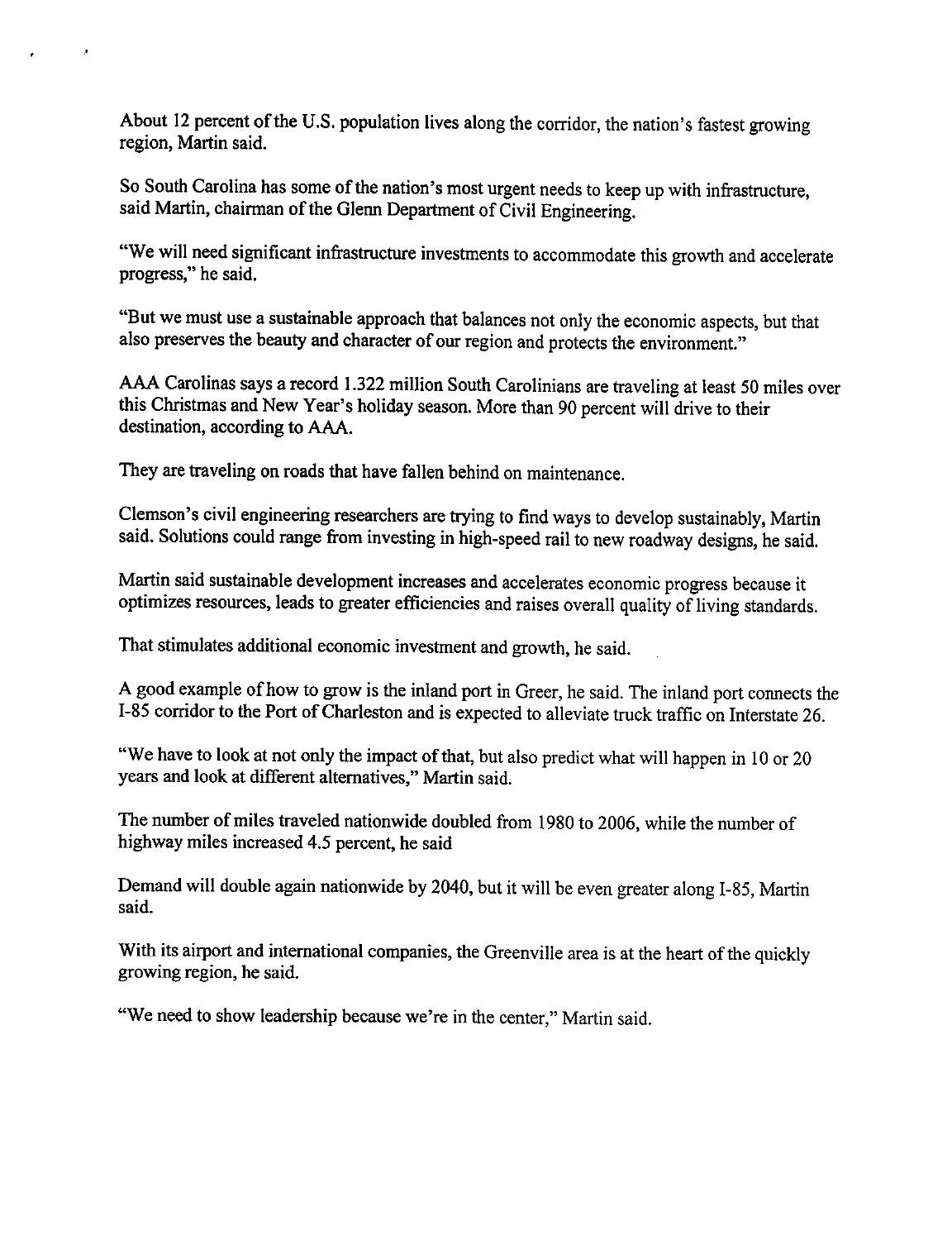# **Woodruff Road's congestion a headache for** many

#### GRE 12:06 a.m. ET Feb. 19, 2014 CONNECTTWEETLINKEDINCOMMENTEMAILMORE

Few stories engender the kind of visceral reaction from readers as did our coverage yesterday of Woodruff Road traffic congestion.

Dozens of readers posted more than 100 comments on The Greenville News Facebook page when we asked whether the Woodruff Road traffic problems would keep people from shopping at stores along the thoroughfare.

Like many who posted comments, Shelly Spivey said she enjoys shopping at Costco and Trader Joe's, and like more than one, she said she tries to "avoid Woodruff Rd like the plague."

#### **ADVERTISING**

"There are many stores I love to shop in over there," she wrote, "but the traffic is so bad and the drivers are so impossibly rude it's just not worth the headache."

Shelley Hudson Robbins cited Trader Joe's, REI, Whole Foods and World Market as among her favorites, adding, "But they aren't worth the traffic frustration to me."

A number of readers, like Ken Vaughn, questioned why businesses didn't choose to locate on Laurens or Haywood roads.

"With each new business on Woodruff the traffic gets worse and there is no room to add lanes," Vaughn wrote. "I cannot understand the mindset that sees Laurens Rd and Augusta Rd and 153 but still thinks: 'Oh, I'll just continue to clutter up Woodruff Rd.' This is small-town thinking at its worst."

And Elizabeth Brockman wrote, "Laurens Road has plenty of areas for development yet we keep allowing more and more to open on Woodruff where traffic is already a nightmare. I avoid that side of Woodruff almost completely as it is already a mess, now another huge store will congest it more and I will keep away from the area even more."

Some readers offered their own tips and suggestions, such as expanding the network of back roads to divert traffic and avoiding the road on weekends and between 4:30 p.m. and 7 p.m. on weekdays.

Others weren't so forthcoming with their tips. "I only go down Woodruff on certain days at certain times.....not sharing those days and times here though," Anna Geddings Chandler wrote in her comment punctuated with a smiley face.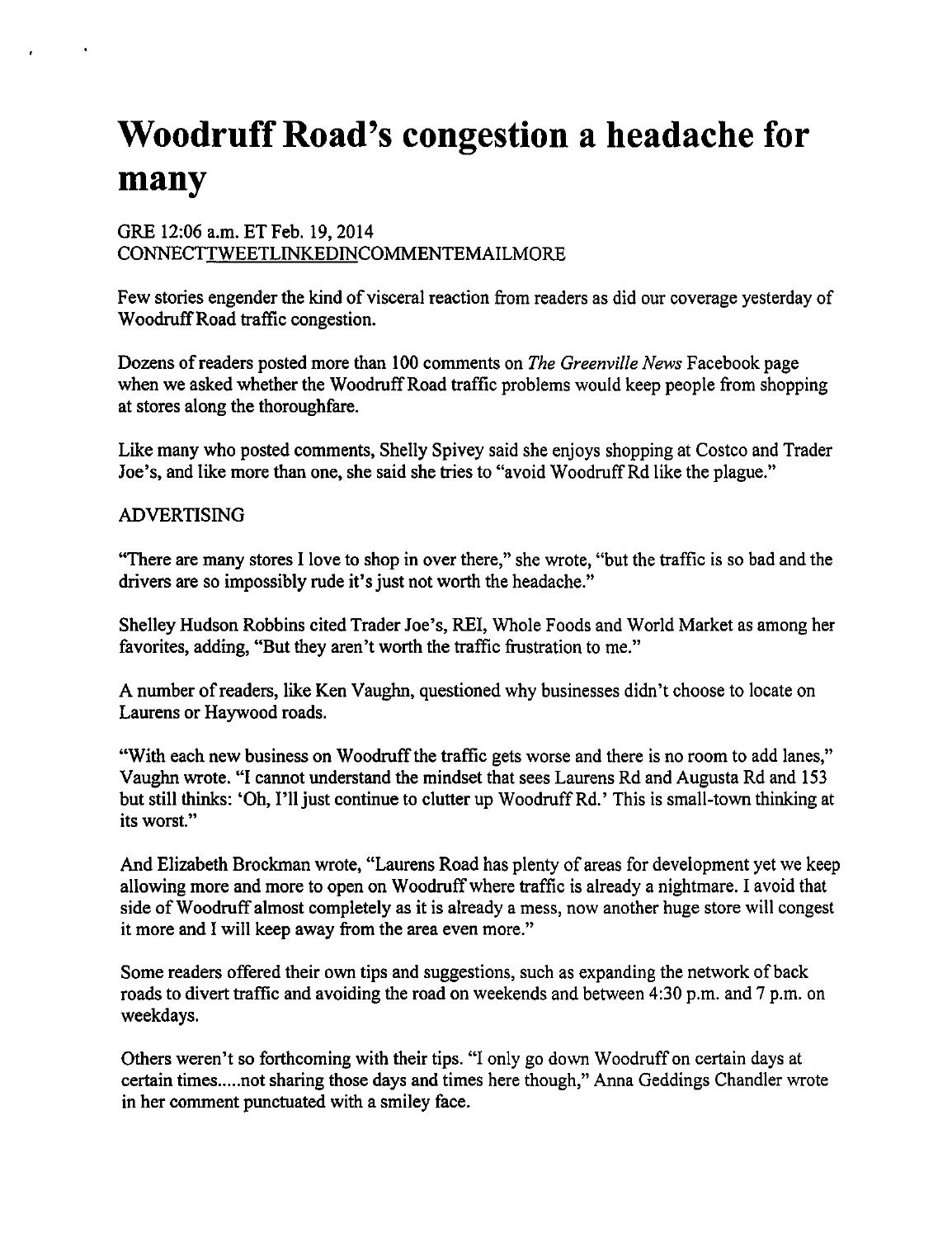Erica Grant wrote that she confines her Woodruff Road travel to early morning and late at night.

"I think major poor planning on the city's part as far as traffic goes. The only way to fix it is to make it pedestrian friendly so people can park and walk back and forth across it," she wrote.

Eric R. Roberts asked, "Who thought it was a good idea to put Cabela's on Woodruff? Do they not realize the nightmare that is going to create beyond the current nightmare?!?! Traffic will be backed down the freeway for miles! Someone needs to step up to the plate to fix this mess! Gas tax, sales tax, etc.... I don't care what it takes, get the money to fix this issue!"

Those who are accustomed to traffic in larger metropolitan areas weighed in by drawing comparisons and suggesting that new stores and growth bring traffic.

"I lived in the DC area for 17 years and Woodruff Road is nothing," wrote Ronald Dunlap. "If you want growth then traffic will come with it."

And some posts took on an air of resignation.

 $\Box$ 

 $\bullet$ 

"Just build it and they will come," Curt Dahlberg wrote. "How they get there is someone else's problem. Ours.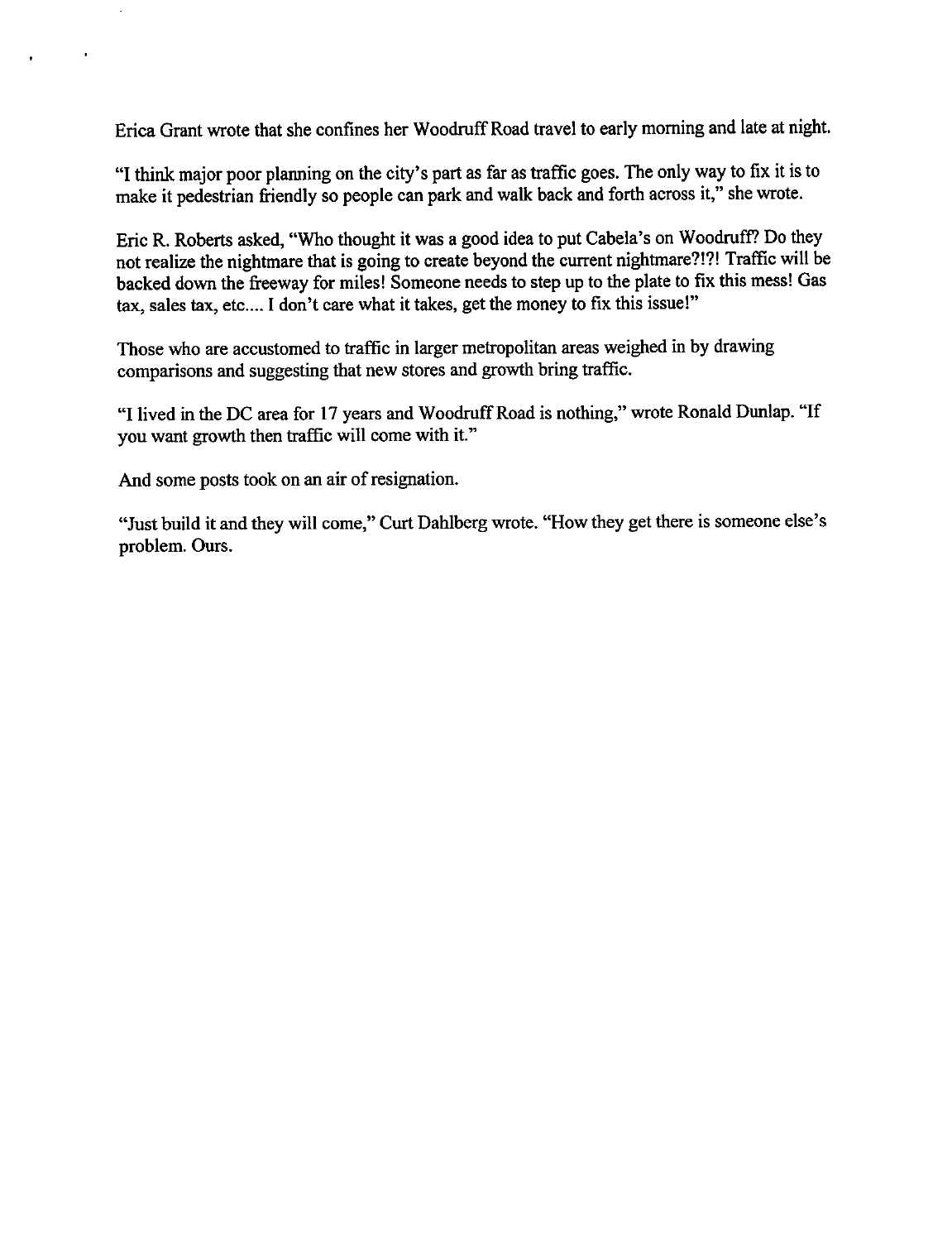February 24, 2017 1:26 PM

# New fix proposed for one of Lexington's most congested roads

 $1$  of  $2$ 

THE STATE File photograph

By Tim Flach

tflach@thestate.com

LEXINGTON COUNTY, SC

Lexington officials have a new way to fix one of the town's most congested intersections, located near River Bluff High School.

The plan would divert traffic headed east off Corley Mill Road to a new route crossing over I-20 that comes out on a side road near West Columbia.

Frustrated that the state and federal officials aren't helping pay to ease congestion and safety problems on roads, the town decided to take care of this intersection's problem itself.

"We're the little guys stepping up," Lexington Mayor Steve MacDougall said Friday. "Nobody is helping us."

An easier trip through the intersection can't come soon enough for motorists.

"We've all been waiting for a complete fix," said Seth Krisnow, who commutes to work from his home off Corley Mill.

Others call relief overdue after other ideas were shelved

"It was obvious to the untrained eye that roads there were going to be a nightmare with a school that was going to be a magnet for families," said Phil Williams, who travels there from his home on Lake Murray.

The estimated \$10 million project would be paid for by pledging future property tax growth that might come from at least one new subdivision planned nearby plus the expected retail growth that would follow.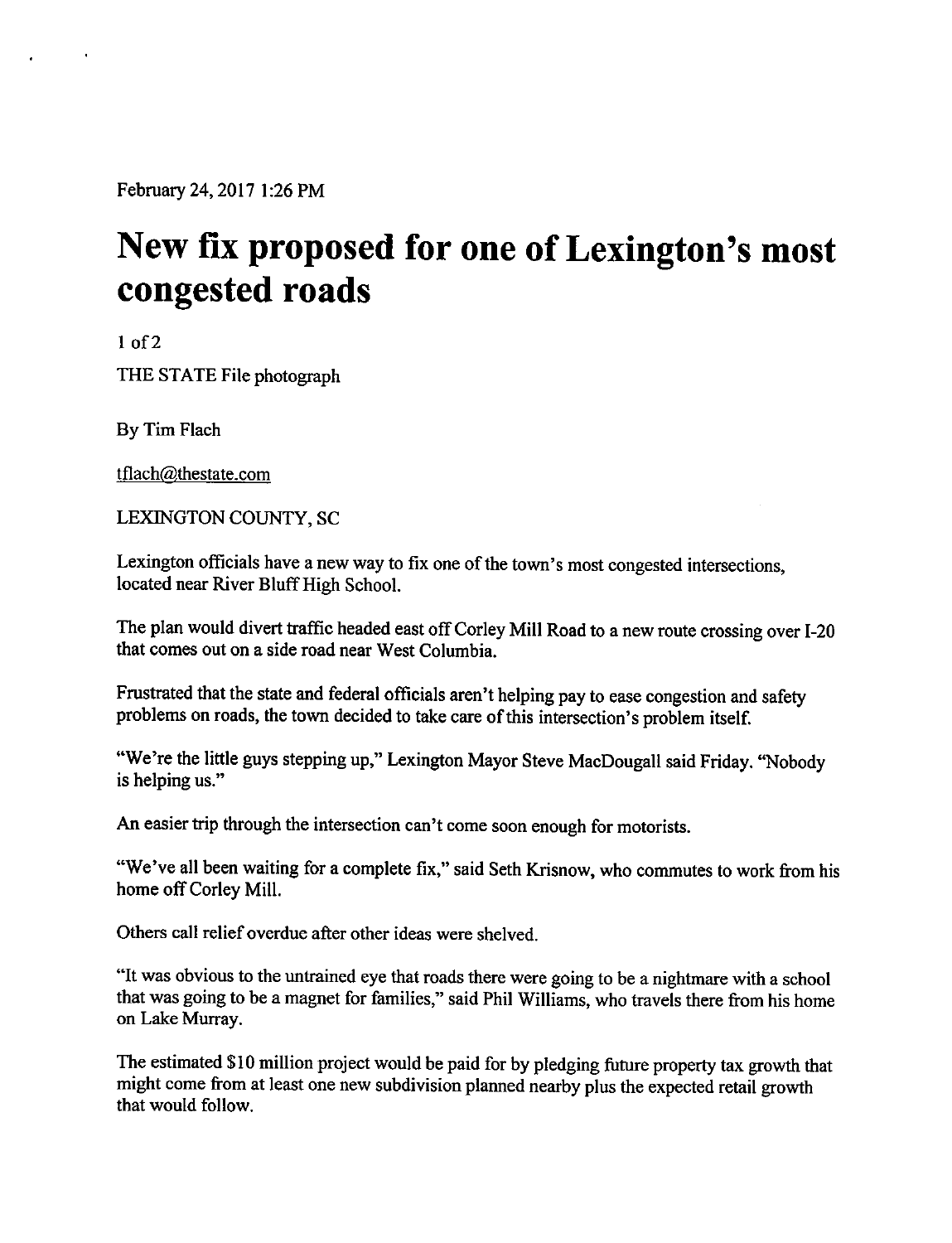"It's imaginative, but it makes the most sense for the future," MacDougall said.

The road is designed to ease a bottleneck on the east edge of the rapidly growing town where Corley Mill meets U.S. 378, a block west of I-20. It's an intersection that town officials said 57,000 vehicles travel through daily.

Congestion has worsened since River Bluff High opened in 2013, adding traffic associated with 1,500 students to that from neighborhoods along Corley Mill.

If everything goes well, the route could be in use as soon as 2022, officials said.

Town officials plan to pay for the new route through a method known as tax increment financing. A "TIF district" would encompass a largely undeveloped 260-acre area near the high school that's expected to bloom into homes and shops.

Town officials plan to borrow to build the road and pay off the loan over 20 years with property tax growth in that area.

The road would join \$7.5 million in other improvements slated at the intersection. Those are being paid for by a town tax of two pennies on the dollar on restaurant meals, take-out food and some snacks.

Town officials will need help to make their plan happen.

Crossing I-20 to link to Davega Road requires agreement from state transportation officials, who have been briefed on the idea. "We wouldn't move forward unless we felt good about that conversation," MacDougall said.

The location for the span across I-20 remains to be determined.

Lexington 1 school officials and Lexington County Council also must sign off on the step since it would cost each revenue from future development. But those officials have offered to contribute to a  $fix$ .

Tim Flach: 803-771-8483

Read more here: http://www.thestate.com/news/local/article134752189.html#storylink=cpy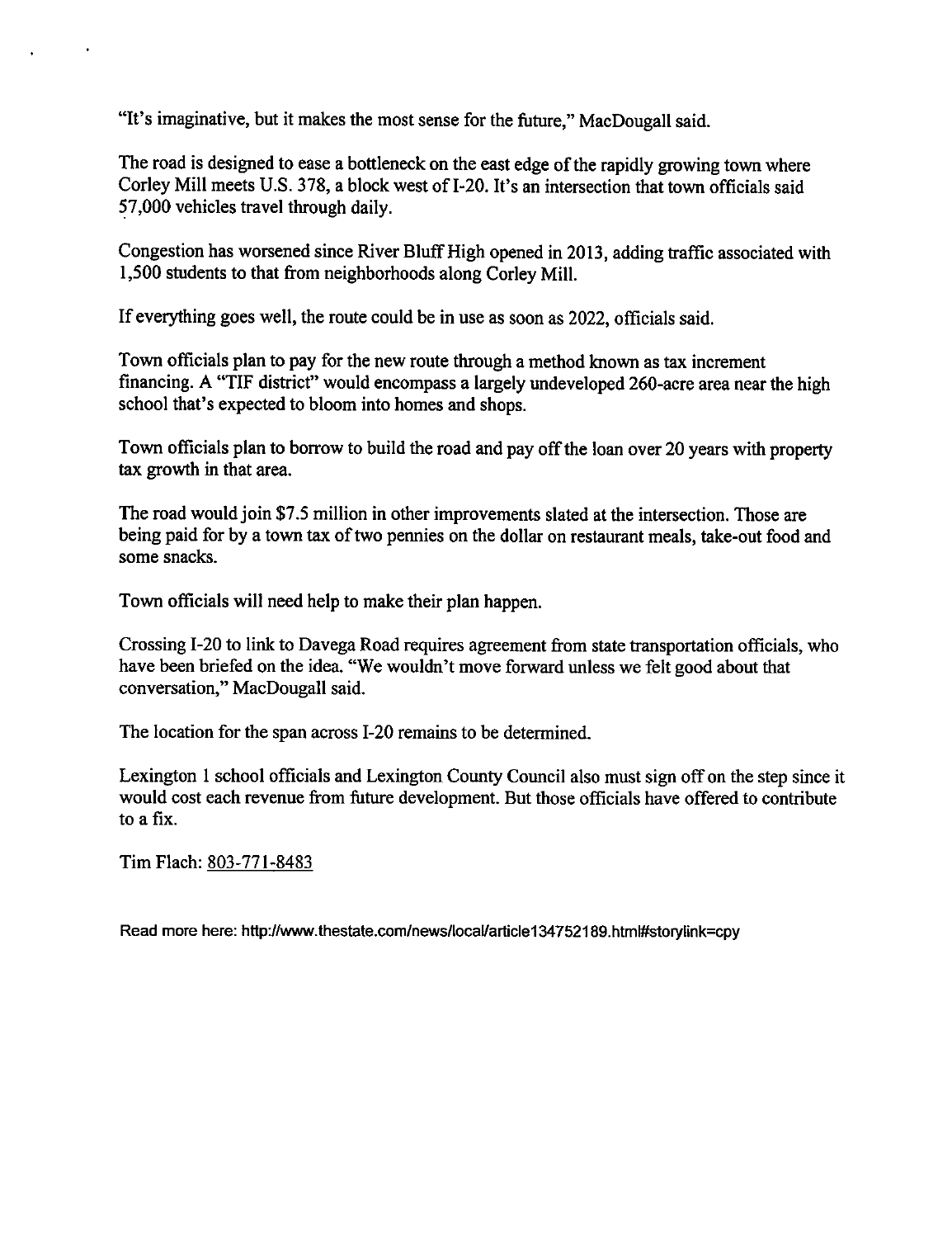http://www.independentmail.com/story/news/2017/03/03/pickens-county-may-not-hear-roadmoney-until-late-2017/98705862/

# Pickens County may not hear about road money until late 2017

Mike Eads

Updated 6:43 p.m. ET March 3, 2017

It may be the near the end of the year before Pickens County officials learn how much state money may be available for two big road projects being promoted by the county's legislative delegation.

State Rep. Neal Collins, R-Easley, said the delegation formally applied this week to the South Carolina Transportation Infrastructure Bank for up to \$90 million. The money would pay for road work to ease heavy morning and evening rush hour traffic along U.S. 123 by widening S.C. 183 and linking S.C. 153 to that state road where it intersects with S.C. 135. The proposal would require a county match between \$10 million and \$30 million, should it be approved.

"There is no formal timeline for approval," Collins said. "We're hoping to find out the competition next week and see what we're up against."

A fully-funded plan would run S.C. 153 north and west to link with S.C. 183 and S.C. 135. The path of the extension wouldn't be determined until the money is approved and engineering work is completed. It's not yet known which, if any, current county roads would be incorporated or how much land would have to be bought for the new route.

S.C. 183 would also become a divided, four-lane highway from the Greenville County line west to S.C. 135. That two-lane stretch of road now handles 12,200 vehicles per day. That traffic count could more than double over the next two decades, Keith Brockington, transportation planning manager for the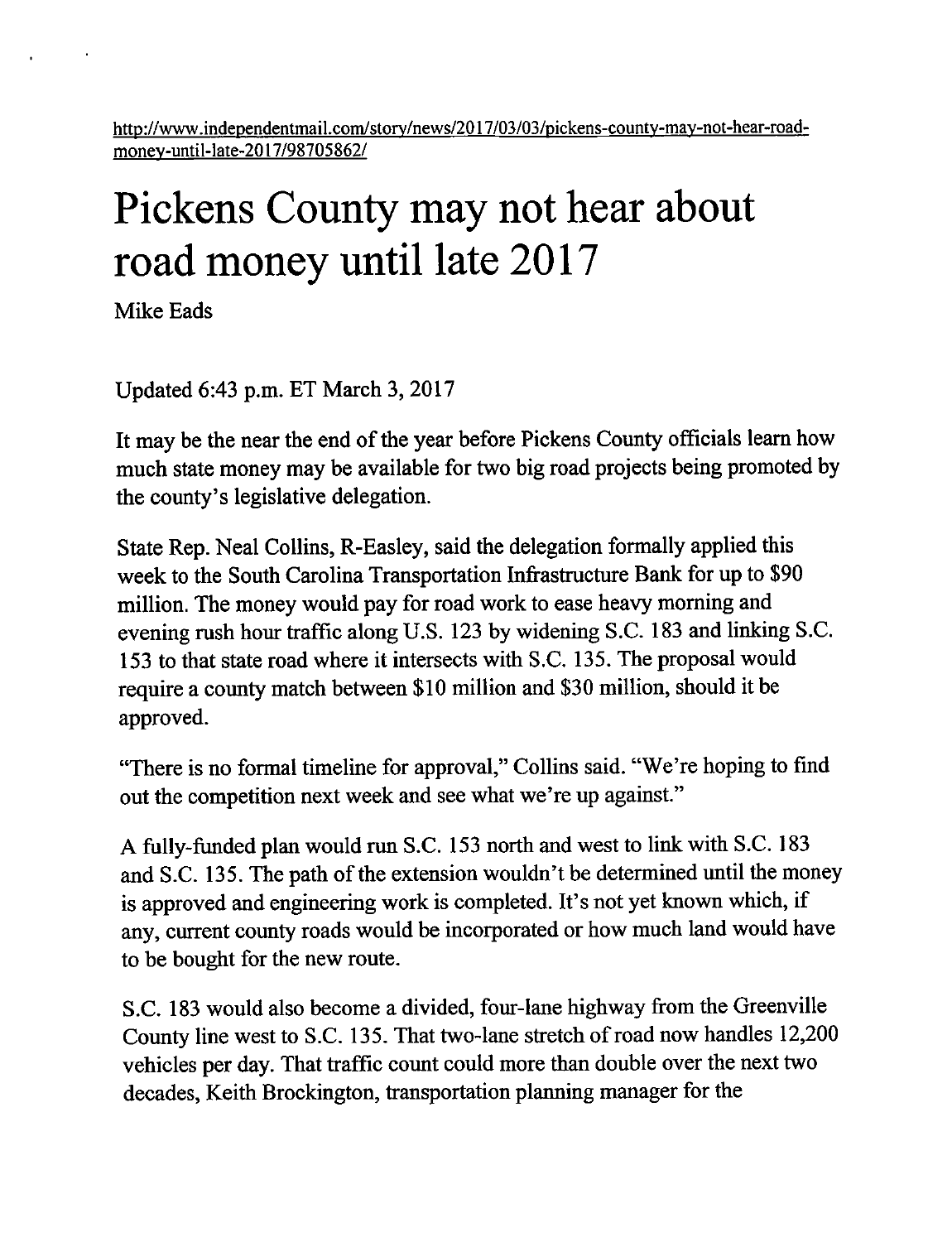Greenville-Pickens Area Transportation Study, told Pickens County Council members last month.

### Continue reading below

The infrastructure bank relies on state tax dollars to finance bond issues, and funding for the bank itself is up in the air. Legislators are unlikely to approve the state's budget until late May or early June, and it could take several months after that before Pickens County hears if the work will be partly or fully funded, or possibly not funded at all, Collins said.

Collins said there it's also possible that Charleston County may have to give up over \$400 million previously approved by the bank to extend Interstate 526 if doesn't come up with a \$350 million match for that project.

Gov. Henry McMaster installed new leadership for the bank this week, replacing Chairman Vince Graham with Spartanburg lawyer John White Jr.; however, Collins said he doesn't expect that move to affect application reviews and approvals.

Follow Mike Eads on Twitter @MikeEads AIM.

Originally Published 5:58 p.m. ET March 3, 2017

Updated 6:43 p.m. ET March 3, 2017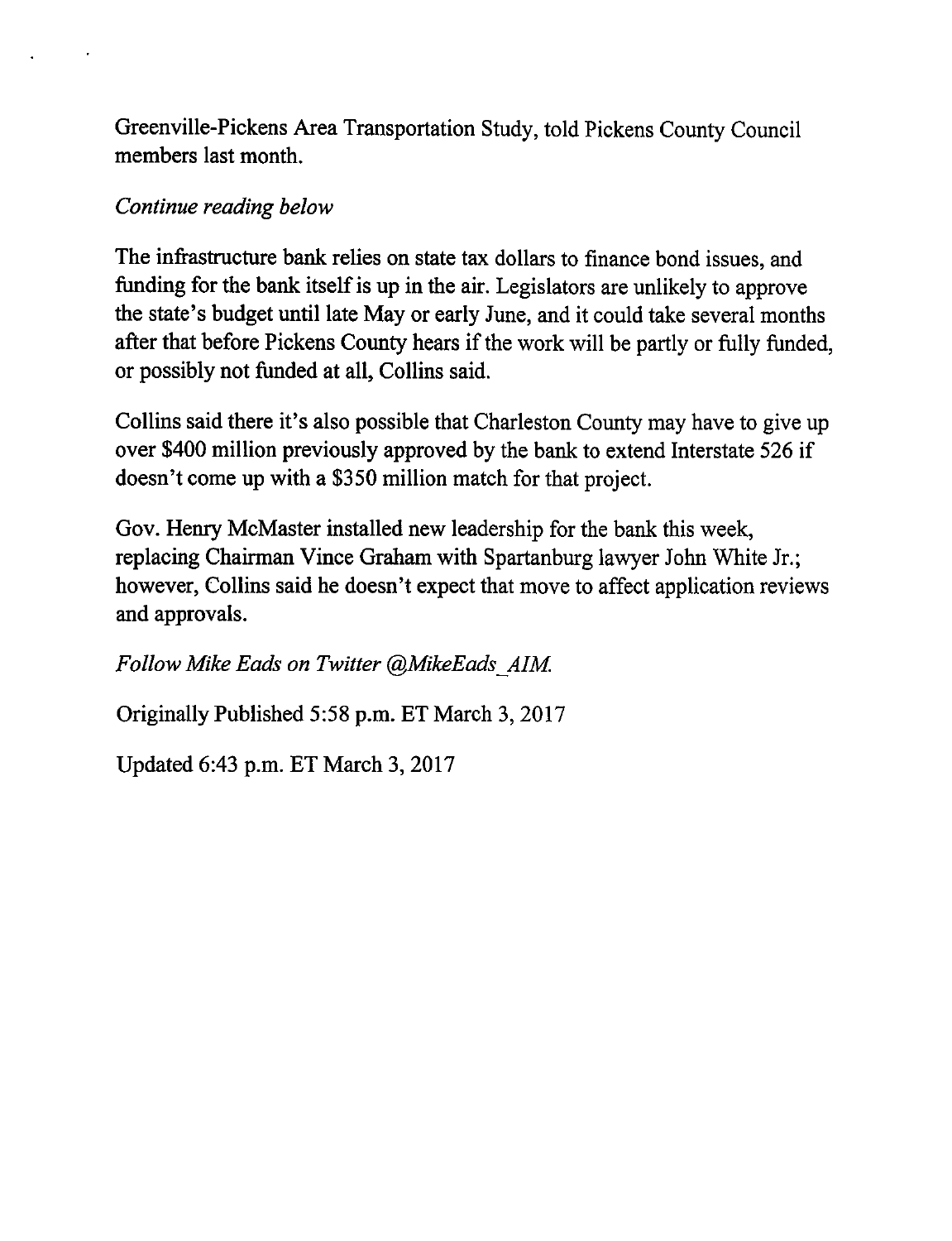http://www.greenvilleonline.com/story/news/2017/03/03/fixing-woodruff-road-one-piecetime/98530380/

# Fixing Woodruff Road, one piece at a time

**Eric Connor** 

Updated 2:34 p.m. ET March  $6, 2017$ 

The pace of improvement along Woodruff Road appears about as brisk as the traffic that doesn't move on it during the holidays — but, piece by piece, efforts are being made with both long and short-range goals in mind.

By the end of the year, the first of those efforts  $-$  a new road connecting Woodruff Industrial Lane to Verdae Boulevard — could offer some relief.

The problem has been years in the making and is interconnected with the growth of Greenville beyond the infamous, gridlocked commercial corridor.

It extends to interstates 85 and 385, where the second-largest road project ever in the state of South Carolina promises to provide significant relief to Woodruff Road. It involves the major retail shopping centers, which in the early days of Woodruff's unplaned development explosion weren't designed to be interconnected. And, nearby, the large-scale vision to turn Verdae Boulevard into the lifeline of a new, major city sector demands a solution.

The \$55 million Woodruff Road parallel bypass is the game-changer, but it's no sooner than five years from beginning, and the impact of the state's current dramatic interchange project on Woodruff traffic is still off in the distance.

But in the meantime, the near-term fix is a new, \$3.7 million project that will link a collection of dead-end streets to create a small bypass of Woodruff Road to Verdae Boulevard.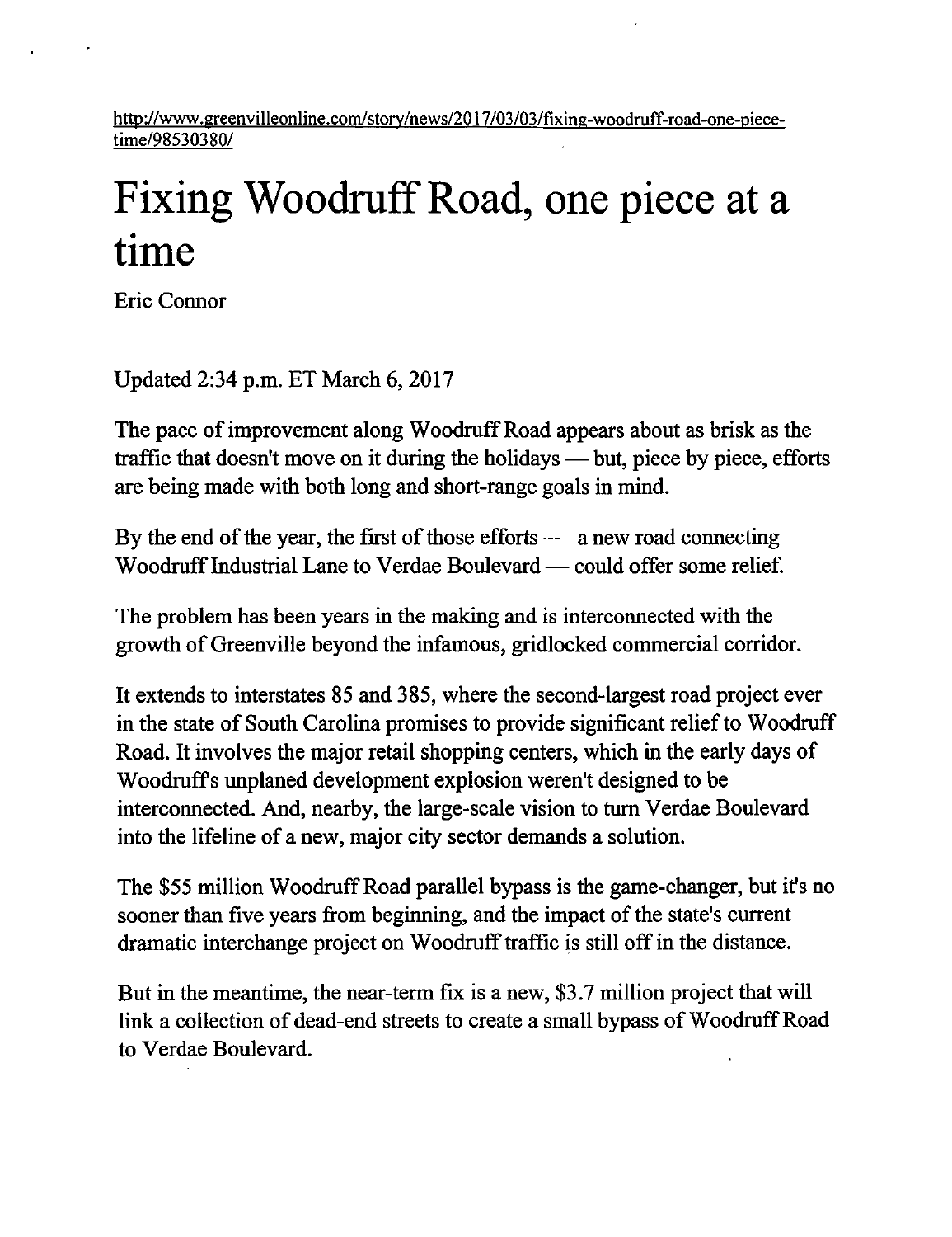The proposed connector would link three dead-end streets to relieve traffic on Woodruff Road.

### **City of Greenville**

The private sector is contributing the majority of the funding, about \$2.1 million in money and land to link Woodruff Industrial Lane behind the Target superstore to Green Heron Road and Ketron Court to Verdae.

The government will chip in \$1.2 million, split three ways between the city, county and state road funds controlled locally.

The city hopes to get the remaining \$400,000 from other businesses along Woodruff Road, City Engineer Dwayne Cooper said. They already have \$200,000 committed.

"We're talking to a lot of different folks to make it happen," Cooper said.

Mayor Knox White said he wants to see the connector completed before Christmas, a wish that Cooper said is difficult but not impossible because of the local nature of the partnership and funding.

The first spark of the idea of a smaller-scale connector emerged after the defeat of the penny sales tax for roads in November 2014, said Hank McCullough, senior manager of intergovernmental relations for Piedmont Natural Gas Co.

The big Woodruff parallel bypass was one of the top-level items to sell the tax to voters, which was soundly defeated in the county but had a reasonable chance of passing if it applied only to the city.

The gas company has had an operations facility on Woodruff Industrial behind the Target store since the mid-1980s and didn't expect to be in its current gridlocked predicament, McCollough said.

The company told the city that it wanted to extend a private roadway to Verdae so its crews could freely respond to calls, and the city indicated it wanted to be involved, first in managing the project then in committing funds, McCollugh said.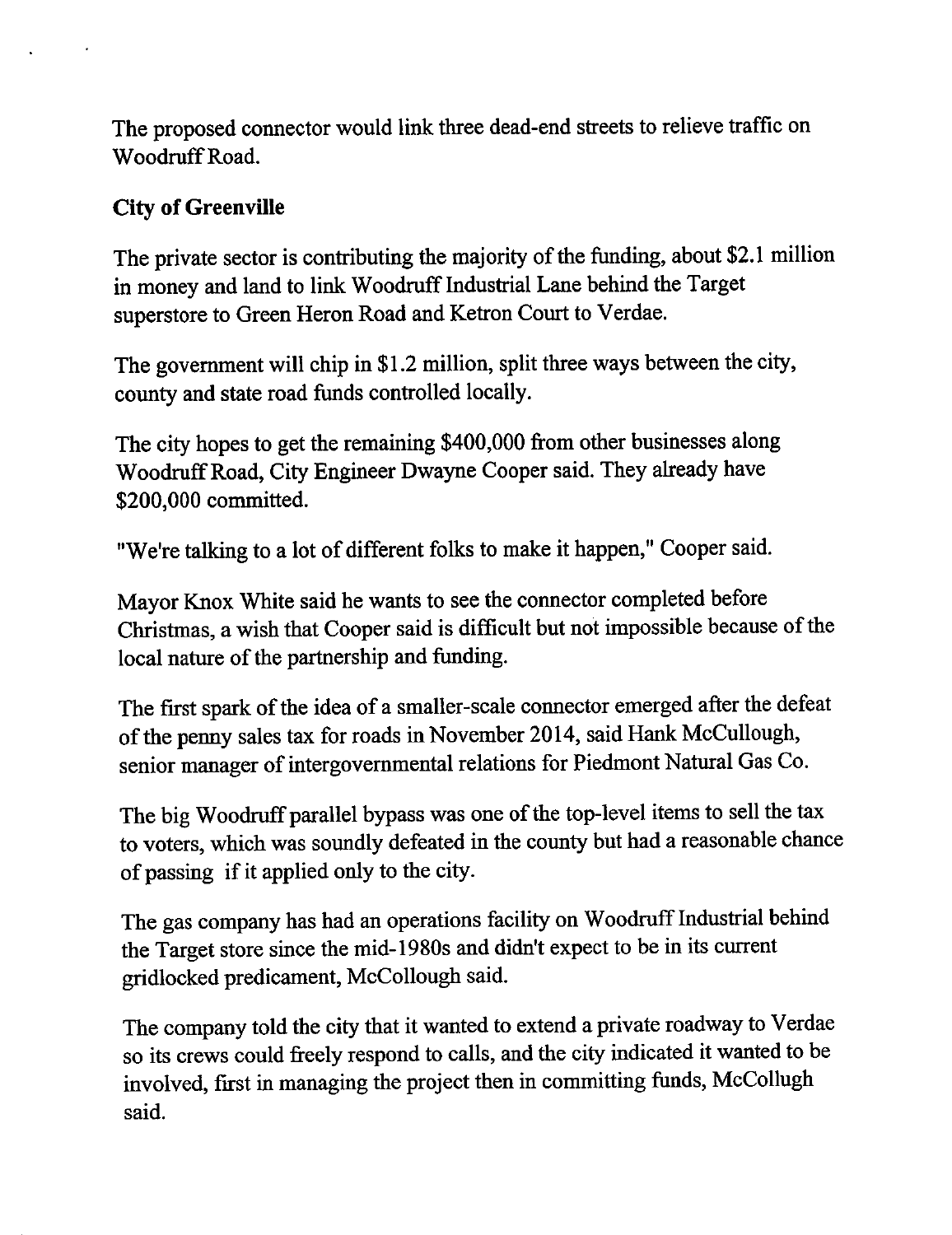"We have only one way in and one way out, and that presents an issue for us when we have to get trucks out in a hurry," he said. "It's not a fix-all, but it's a step in the right direction."

Piedmont and Verdae Properties have committed to spend \$1.6 million. Verdae also pledged \$500,000 of property it owns in the path of the proposed road.

The connector would be two lanes and would provide direct access from Verdae Boulevard to key destinations like Magnolia Park and Costco by virtue of only crossing Woodruff Road, which Cooper said suffers one of the highest accident rates in Greenville County. Traffic on the new route would be managed by two roundabouts.

"It's going to be a basic two-lane connector," Cooper said. "Then in the future we can add on."

The city expects the connector could cut traffic on Woodruff Road by 20 percent.

The reduction in traffic would be a welcome improvement to businesses and drivers.

Maigen Taylor, a stylist at the Great Clips across from Target, counts as both.

The workers at Great Clips don't bother traveling anywhere during their 30minute lunch break, Taylor said, because "by the time we get out, it's time to come back, just because of the traffic."

The city has already done work to keep cars off Woodruff Road. Last summer, the city spent \$300,000 to move a sewer line and pave a two-lane road connecting Market Point Drive and Carolina Point Parkway, which, among other things, creates more flexibility for motorists to enter the Shops at Greenridge.

The work set to be done on the new connector to Verdae isn't the only effort under way.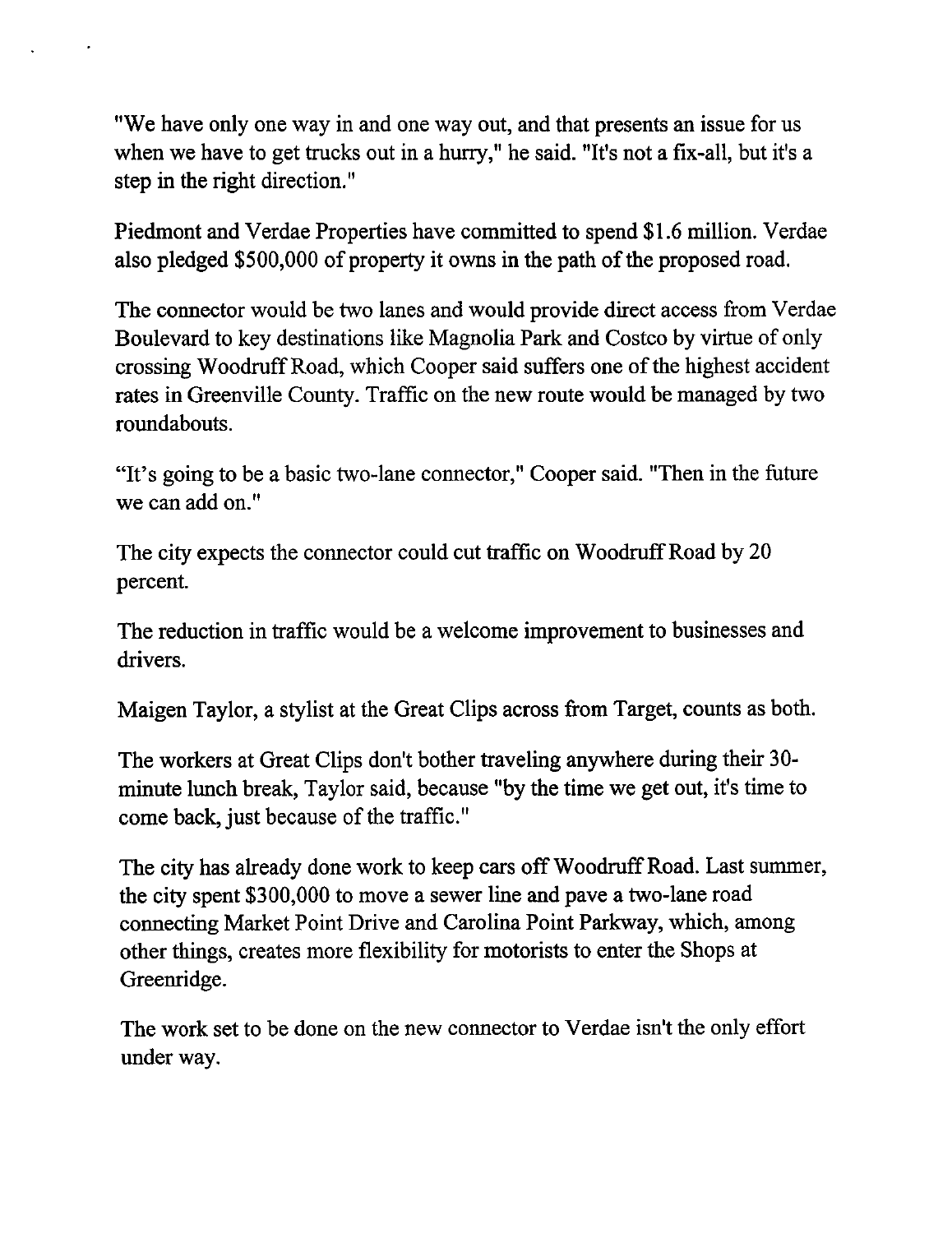The city is also preparing a major sidewalk project along Woodruff Road that will bring with it a system to prevent left turns at one of the most-perilous sections of the road.

The project, expected to begin this summer, involves installing sidewalks to extend from where they exist at the Shops at Greenridge on to Roper Mountain Road, Cooper said.

While doing that work, the city will install a concrete barrier on Woodruff Road from I-85 to Woodruff Industrial that will prevent left-hand turns into the shopping center that includes Trader Joe's and Academy Sports.

The city already puts up temporary barriers during the holidays to prevent left turns along the same stretch but will now make that system permanent.

The area is particularly dangerous, Cooper said, as people trying to turn left into Trader Joe's rely on drivers in two lanes of traffic on Woodruff to hold and let them turn. But what often happens, he said, is that drivers don't account for a third lane that is bound for the I-85 on-ramp to Atlanta.

The turn is fine when traffic is light, but the cars speeding by in the third lane during congested times is dangerous, he said.

"That's where we're experiencing very high crash rates," he said.

The city has been working with private property owners to allow for connections in parking lots between shopping centers that weren't required when projects were developed as the explosion of growth outpaced government guidelines to manage the change.

### Continue reading below

The larger-scale Woodruff Road bypass is still years away.

An environmental study will take more than a year, after which an exact route will be chosen, and funding doesn't kick in until 2021, with more funding needed in 2022, Cooper said.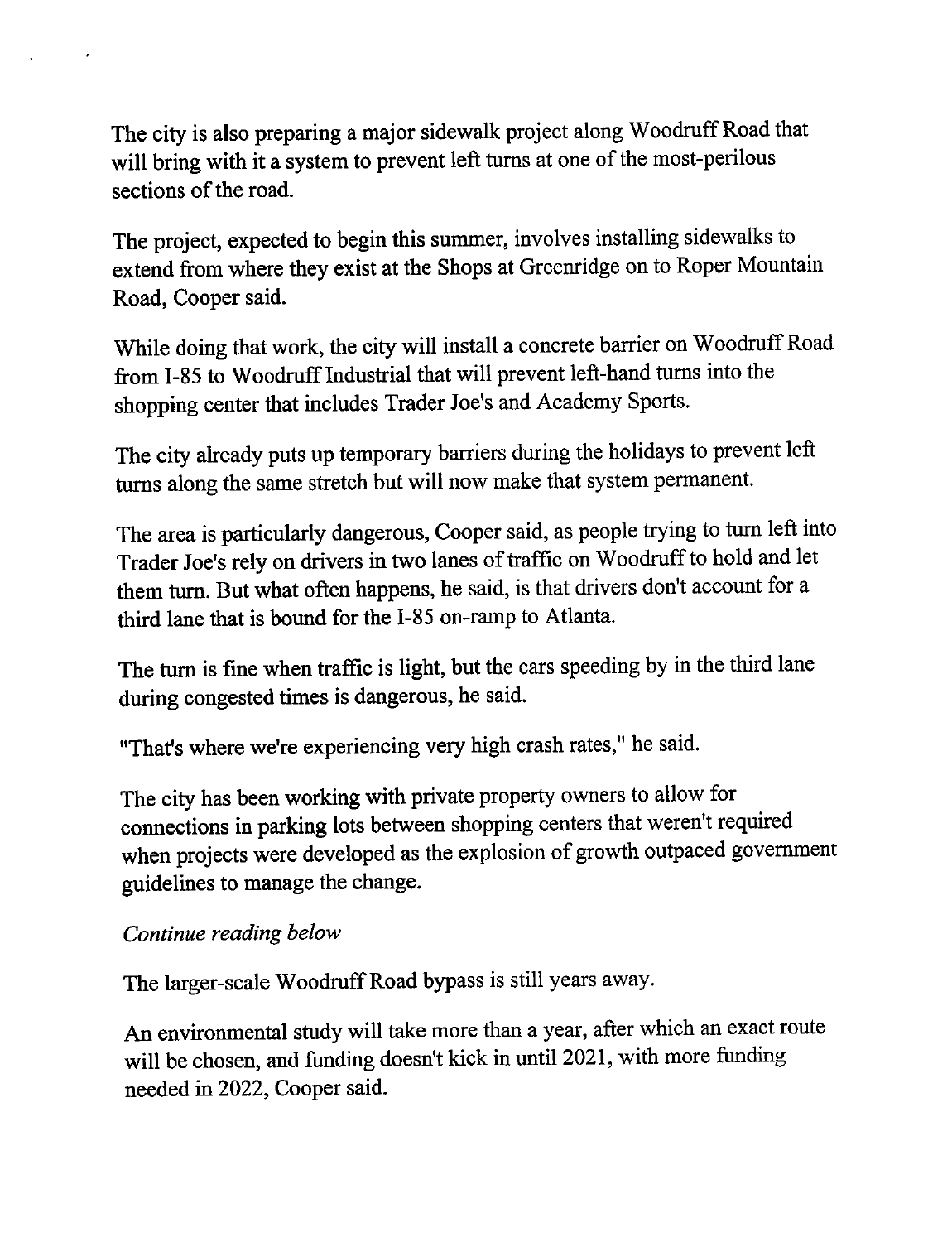Absent the bypass, the future of Woodruff Road turns to work the state Department of Transportation is doing on the interstates, which includes a dramatic re-arrangement of how traffic flows at the interchanges, including Woodruff.

The change will include towering flyover bridges, which can be seen in the large columns emerging from the ground and the first bridge deck being poured for the Woodruff on-ramp to I-385 next to the Sam's Club.

The flyovers, among 11 total being worked on, will allow motorists to bypass the current weaving among traffic trying to enter or exit at another connection - such as how traffic on I-385 from Woodruff heading north must merge in and out with cars trying to get on to I-85 to Spartanburg.

"When you ride down the road and you come into this interchange, I envision you'll be like, 'Oh, my God, this is what I've seen in Atlanta or somewhere big," said Jack Valetti, a DOT engineer who is overseeing the \$231 million project.

When it began last year, the project to transform the interchange and widen the interstates to relieve congestion was the second-largest since the state built the Ravenel Bridge over the Cooper River in Charleston.

Bigger now is the \$436 million effort to widen I-85 on a 26-mile stretch in Spartanburg to the North Carolina state line in Cherokee County, Valetti said.

Ultimately, the 85/385 project will result in an "adaptive" traffic signal system on Woodruff Road over the 4-mile stretch from the Costo at Ketron Court to State 14, Valetti said. The system records information and allows the signals to adjust to traffic needs on the spot.

"All those signals are going to be reconfigured with an adaptive transportation system — which is the cute word for they're going to be all tied together and communicate with one another," he said.

The intersections on Woodruff from I-385 to Greenridge will be redesigned, creating better flow and more turn lanes.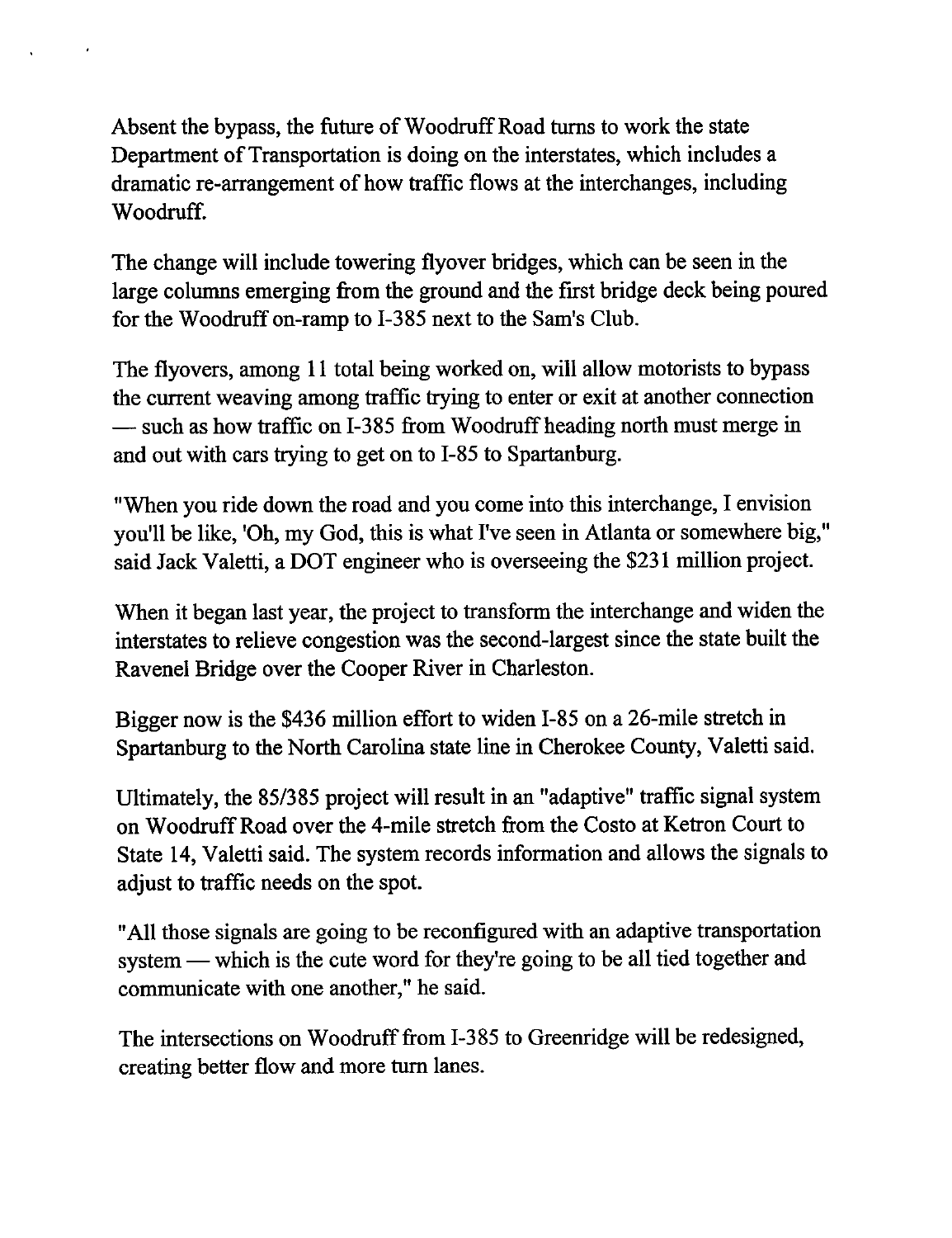Also, in August, the DOT will re-open the Salters Road bridge that it has been working on that serves as another connection point with Woodruff Road and CU-ICAR, Cooper said.

The interchange project will help in other areas, too, particularly at rush hour, Valetti said.

I-385 will be widened with three lanes on either side from Bridges Road to downtown Greenville. I-85 will be widened to four lanes in each direction from the interchange to Pelham Road.

The Pelham Road area will include the crucial step of eliminating the afternoon rush hour bottleneck that happens when a right lane ends just before the Pelham exit, Valetti said. That fix will come toward the end of the project in 2019, later in the process because of construction staging, he said.

The interstates' connection with the interchange will include lanes separate from traffic not entering and exiting, known as "collector-distributor lanes."

The interstate project is on schedule for completion in May 2019.

**Follow Eric on Facebook and Twitter** 

Originally Published 3:03 p.m. ET March 3, 2017

Updated 2:34 p.m. ET March 6, 2017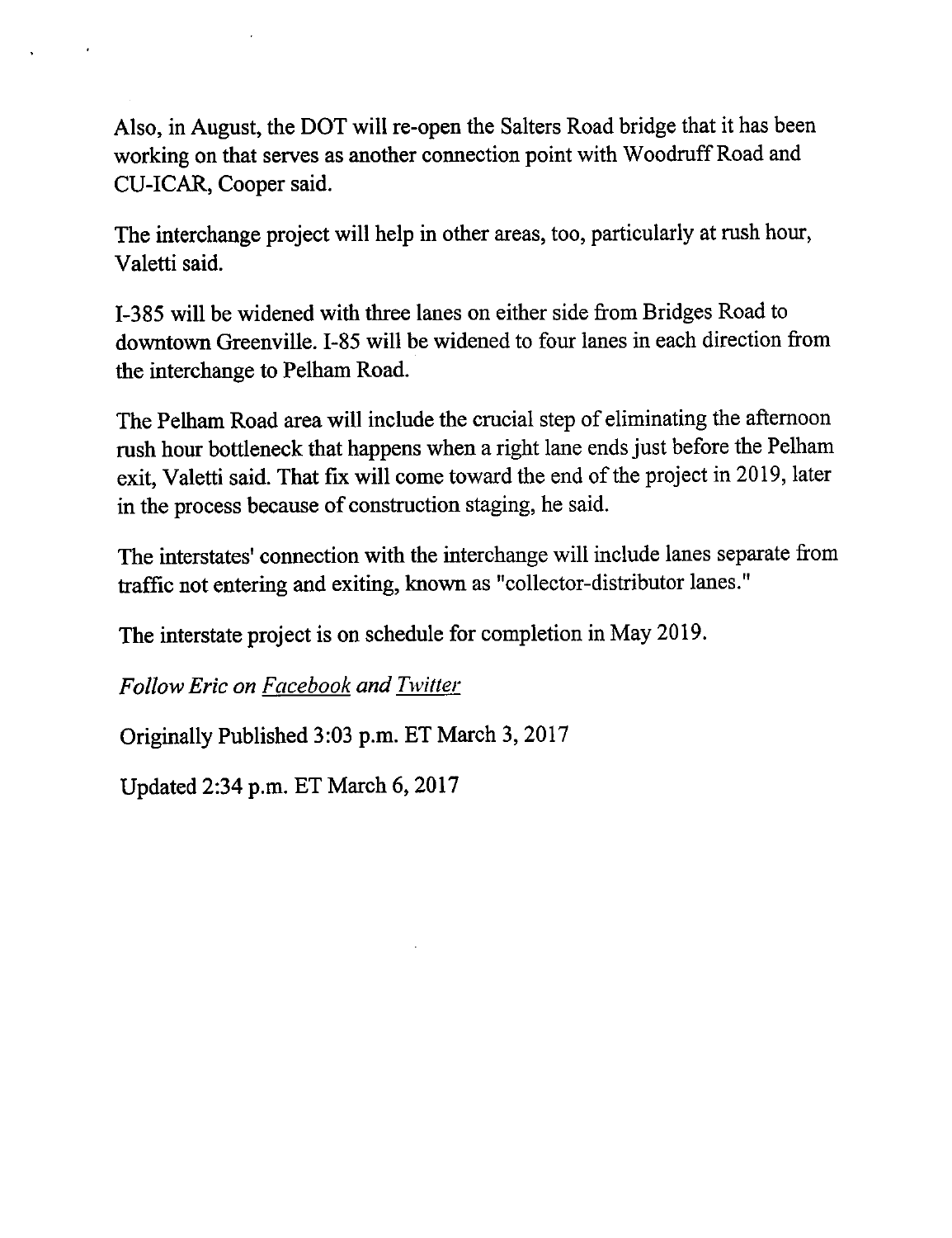March 7, 2017 2:15 PM

# Sick of being stuck in traffic? York County wants to make a plan to fix the problems

County officials hope to create a Thoroughfare Plan that will identify and correct road problems and congestion. Herald file photo

By David Thackham

dthackham@heraldonline.com

**YORK** 

Officials say they are moving to brainstorm, create and enact a road map that will allow York County to solve area transportation problems.

The first step became official at Monday night's York County Council meeting, where council members voted to enter contract negotiations with Columbia-based consulting service Kimley Horn and Associates to help create a "Thoroughfare Plan," to help identify and correct transportation issues.

Local experts will work the service to help the county study its local roads, identify major deficiencies and seek opportunities for congestion management.

The Thoroughfare Plan will complement and implement features from the York Forward 2035 Comprehensive Plan, according to Audra Miller, Planning and Development Services Director.

"One of the goals is to be more proactive to help create better roads and better connections," said Miller. "This Thoroughfare Plan should complement the 2035 plan by identifying the areas that are potentially future connections."

The York Forward plan, adopted last year by the County Council, sets the groundwork for how York County plans to manage the county's rapid growth, while preserving the area's character.

The Thoroughfare Plan will mainly deal with areas not already covered by the Rock Hill-Fort Mill Area Transportation Study (RFATS), according to Miller. RFATS covers Rock Hill, Fort Mill and Lake Wylie.

David Thackham: 803-329-4066, @dthackham

Read more here: http://www.heraldonline.com/news/local/article136947513.html#storylink=cpy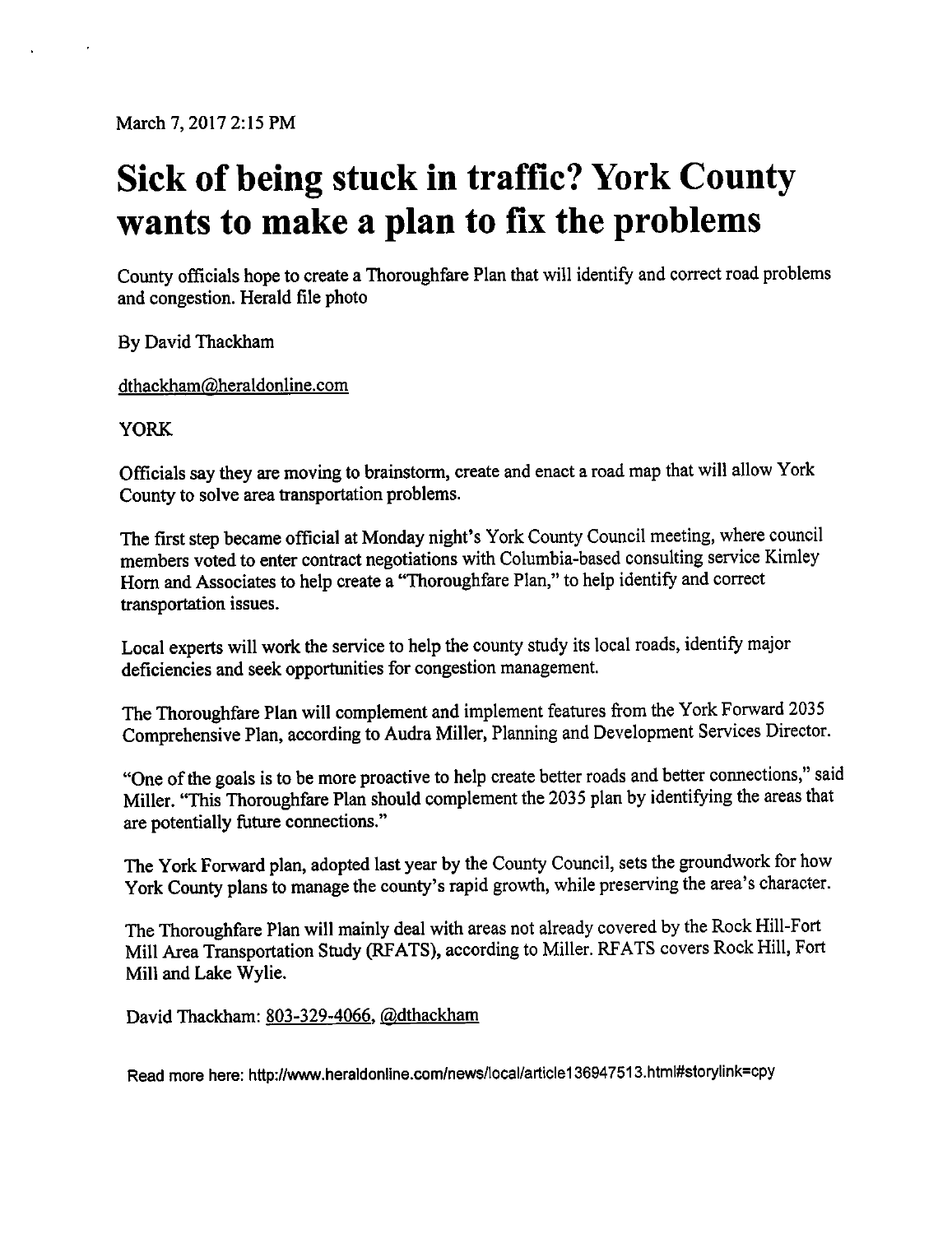# East-West Parkway helps, but S.C. 81 traffic a growing hassle

98 25

Abe Hardesty, abe hardesty@independentmail.com Published 7:07 n.m. ET March 10, 2017 | Updated 11:47 a.m. ET March 10, 2017

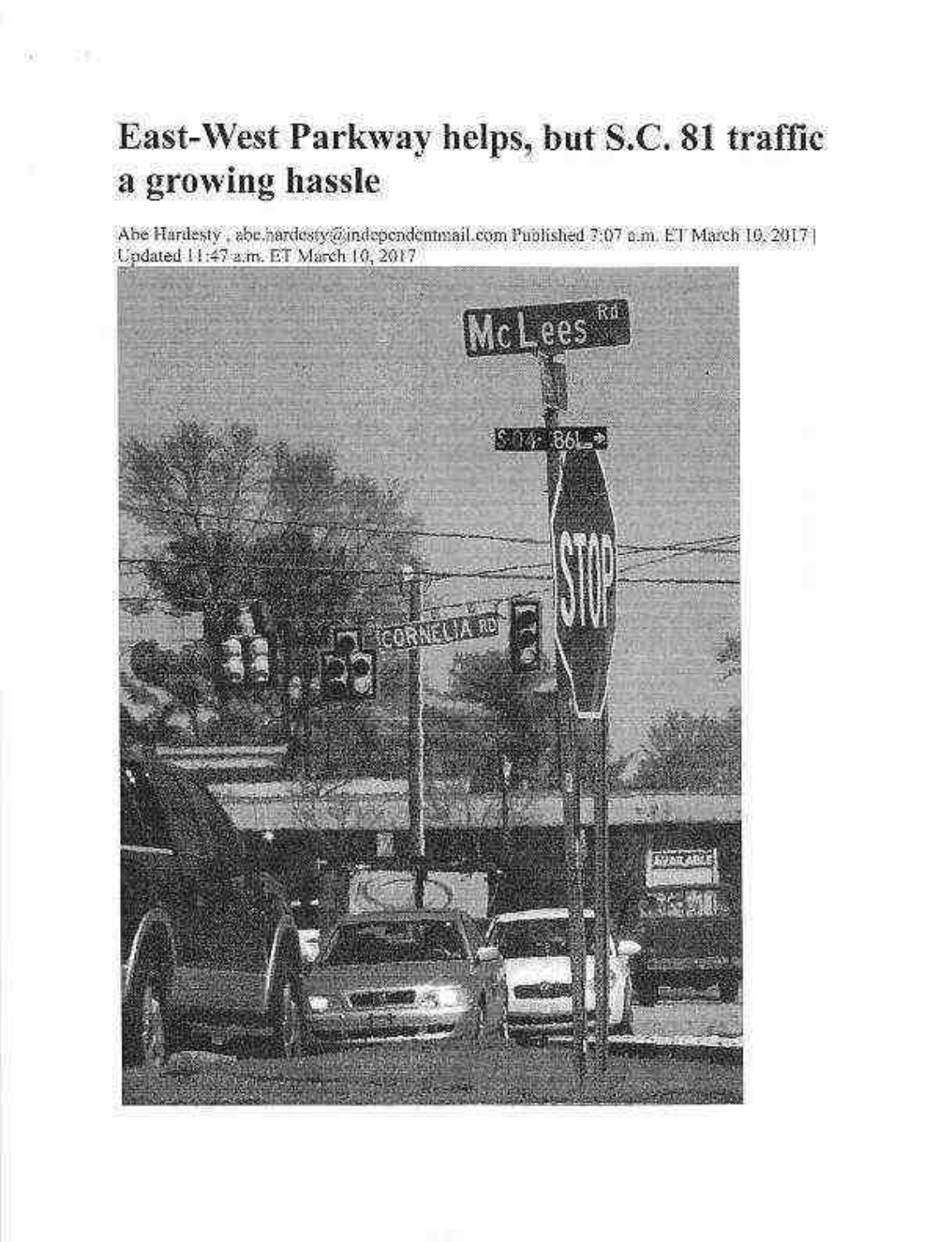### (Photo: Ken Ruinard/Independent Mail)

CK.

### 16 CONNECTTWEETLINKEDINCOMMENTEMAILMORE

Forty months after its debut, the East-West Parkway enjoys a honeymoon with Anderson motorists.

"I think it's the best thing ever," said Kristy Burton, a northside Anderson resident who uses the parkway every day. "I love it, I never drive down (S.C.) 81 any more."

Like Burton, Pam McConnell drives the parkway often, using it as a primary route from the An Med Health North Campus area to Concord Baptist Church via Concord Road, one of only three interchanges on the 3-mile corridor.

"It's an easy drive, and I think it helped the traffic on this road," she said, pointing to the Reed Road near its intersection with Concord - an area of increasing congestion when it was a primary connector for traffic moving from the Greenville Street area to Clemson Boulevard. "It doesn't seem to get backed up there as much. At least it hasn't so far."

Those were the objectives when the parkway was completed in November 2013. That ribboncutting ended 20 years of planning, property parchases, and debate. It was hoped that it would, lure traffic away from Concord, Brown, Reed Road, and parts of East Greenville Street, and the early numbers indicate a success.

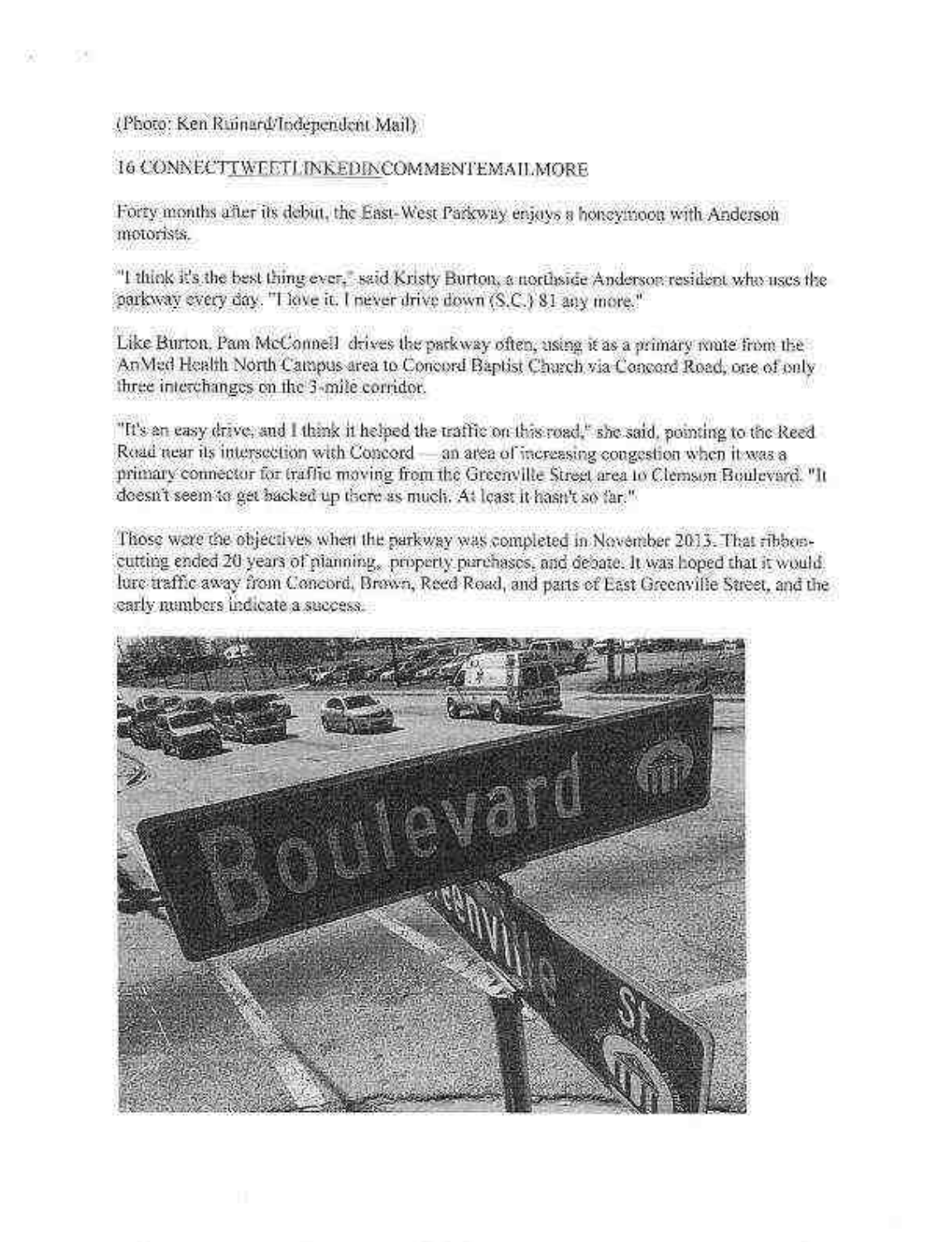An ambulance drives by cars after noon along Greenville Street and Boulevard on Wednesday in Anderson. (Photo: Ken Ruinard/Independent Mail)

By 2015, (the DOT's most recent data), daily traffic in the second full year of the 3-mile parkway had reached more than 11,000 vehicles — more than a third of the daily total on Clemson Boulevard, the city's busiest road.

"I think it's a good number, more than I expected," said longtime Anderson commercial developer Bill Epstein. "It's probably 2,000 (vehicles) a day more than that now, and I think it will continue to do a little better every year."

Maurice McKenzie, planning director for the city of Anderson, said he considered anything above 10,000 vehicles a day to be evidence "of an immediate impact.

"When you see that 11,000 drivers are using it, right out of the gate, it tells you that there was an obvious need," said McKenzie, who recalls discussions about a potential east-west corridor when he joined the staff in 1992.

Because changes in driving habits tend to be gradual, he expects a steady increase in the parkway traffic. "For a while, drivers tend to stay on the path they're used to." McKenzie said.

Todd Anderson, traffic analyst at the DOT office in Columbia, cites "a delayed use unless the new route saves a large amount of time. For example, if a new route saves drivers 50% of their previous drive time, then the word will get out and people will start using it very quickly. However, if the saving is maybe only 15% then it will take longer for people to break their traditional route and start using a different route."

Both McKenzie and Anderson point to marked reductions in the traffic on those smaller roads that had become unplanned links between Anderson's two busiest roads as the best barometer of the parkway's impact. The traffic on Brown Road, 3,600 vehicles a day before the parkway opened, had dropped to 2,000 vehicles per day in 2015. The daily count at Kings Road fell by more than 10 percent, from 10,100 to 8,800, in the parkway's first two years. And Reed Road, which carried  $12,200$  vehicles a day in 2013, hosted only 8,800 in 2015.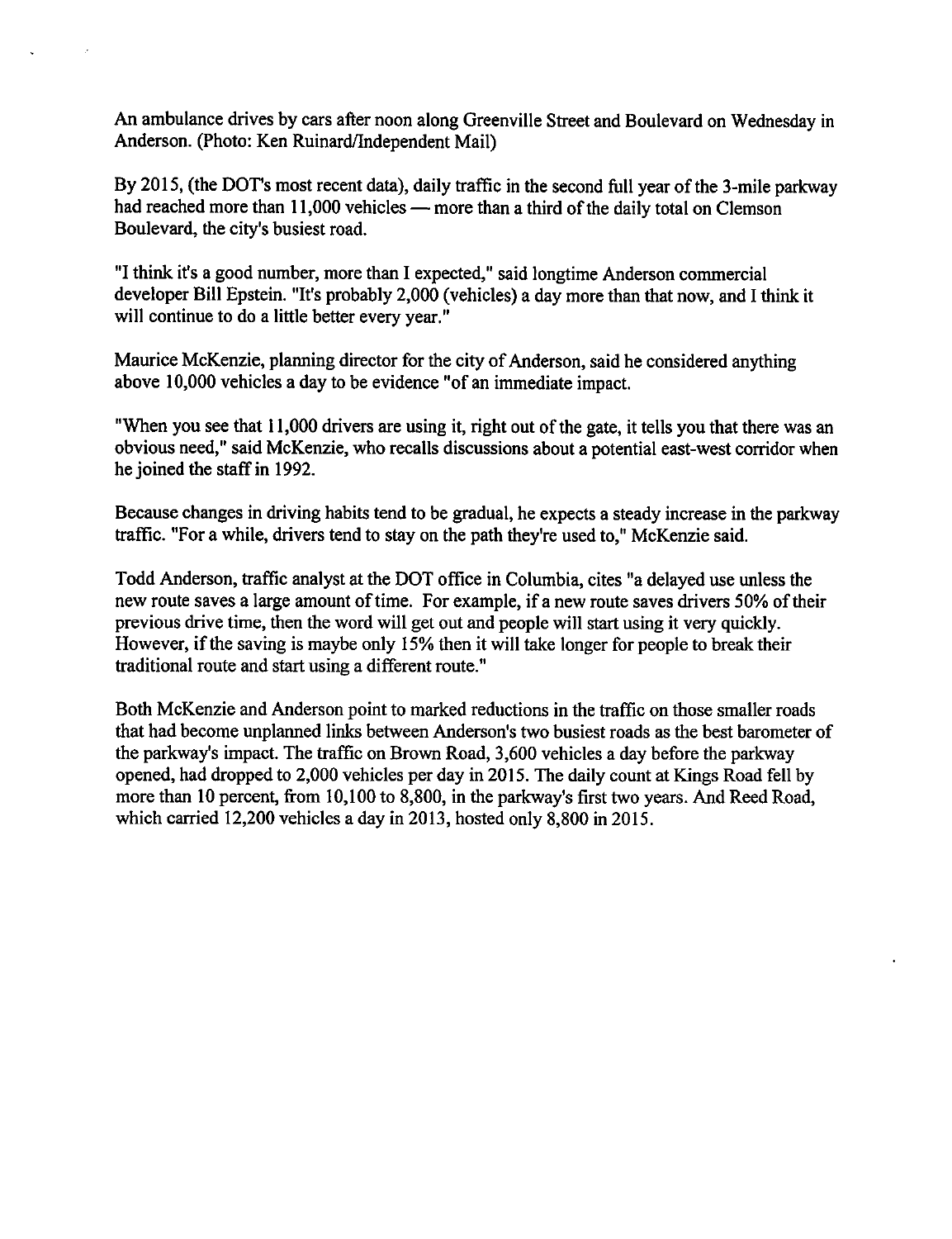

Cars drive along the East West Parkway on Wednesday at noon, toward Greenville Street in Anderson. (Photo: Ken Rainard/Independent Mail)

But while the parkway has relieved traffic congestion on the small roads west of Greenville Street, there are no indications it will help drivers on the west side of that road. The five miles of commercial endeavors that have surrounded the area make left turns increasingly difficult on the road from the parkway area to North Main Street.

In all the ateas near McCants Middle School, for example, iraffic increased markedly between 2013 and 2015. Between McLees Road and East Calhoun Street, traffic increased 30 percent (from 4,700 daily vehicles to 6,400), even though the caroliment at nearby McCants Middle School grew by only 41 students. Traffic on Marchbanks increased by 20 percent in the same two years.

Traffic near the Rantowles-East Greenville Street intersection reached 25,900 vehicles per day in 2015. 1.500 a day more than in 2013. Other than Interstate 85, the area of S.C. 81 between McCants and Boulevard is the third-busiest traffic area in the county behind Clemson Boulevard and S.C. 153 in Powdersville, which serve 30-32,000 drivers a day.

The numbers aren't surprising to Connie Bennett, a McCants-area resident who has learned to avoid Greenville Street during the morning commute and at Junchtime.